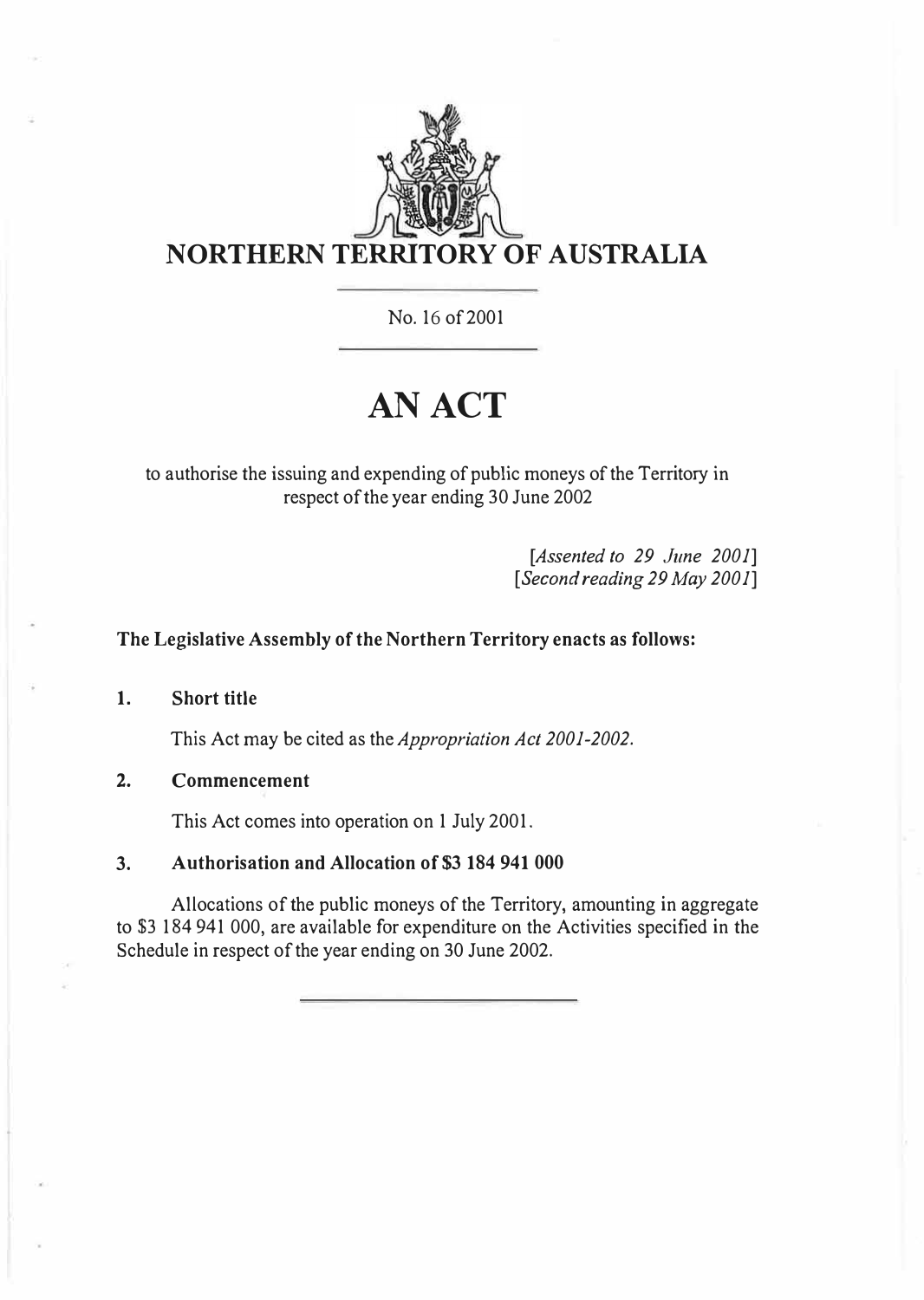#### **SCHEDULE**

| Activity                                            | Allocation<br>to Activity | Estimated<br><b>Funds</b> |
|-----------------------------------------------------|---------------------------|---------------------------|
|                                                     | \$000                     | \$000                     |
| <b>AUDITOR-GENERAL'S OFFICE</b>                     |                           |                           |
| Auditing for Parliament                             | 2 2 4 4                   |                           |
| Consolidated Revenue Account                        |                           | 2 104                     |
| Auditor-General Office Operating Account            |                           | 140                       |
| <b>OMBUDSMAN'S OFFICE</b>                           |                           |                           |
| Ombudsman                                           | 1310                      |                           |
| Health and Community Services Complaints Commission | 293                       |                           |
| Consolidated Revenue Account                        |                           | 1576                      |
| Ombudsman Office Operating Account                  |                           | 27                        |
| DEPARTMENT OF THE CHIEF MINISTER                    |                           |                           |
| Corporate Management                                | 8 2 6 3                   |                           |
| Specialist Services                                 | 11 672                    |                           |
| <b>Executive Government</b>                         | 8711                      |                           |
| Ethnic Affairs                                      | 1066                      |                           |
| Consolidated Revenue Account                        |                           | 29 3 74                   |
| Chief Minister Department Operating Account         |                           | 338                       |
| DEPARTMENT OF THE LEGISLATIVE ASSEMBLY              |                           |                           |
| <b>Assembly Services</b>                            | 5422                      |                           |
| Members' Services                                   | 7265                      |                           |
| Consolidated Revenue Account                        |                           | 12 648                    |
| Legislative Assembly Department Operating Account   |                           | 39                        |
| OFFICE OF THE DIRECTOR OF PUBLIC PROSECUTIONS       |                           |                           |
| Director of Public Prosecutions                     | 4777                      |                           |
| Consolidated Revenue Account                        |                           | 4 7 7 7                   |
| Public Prosecutions Office Operating Account        |                           |                           |
| ANTI-DISCRIMINATION COMMISSION                      |                           |                           |
| Anti-Discrimination Commission                      | 874                       |                           |
| Consolidated Revenue Account                        |                           | 842                       |
| Anti-Discrimination Commission Operating Account    |                           | 32                        |
| OFFICE OF COURTS ADMINISTRATION                     |                           |                           |
| Corporate Management                                | 3771                      |                           |
| Supreme Court                                       | 6741                      |                           |
| Magistrates Courts                                  | 7297                      |                           |
| Tribunals                                           | 672                       |                           |
| Consolidated Revenue Account                        |                           | 18274                     |
| Courts Administration Office Operating Account      |                           | 207                       |
| NORTHERN TERRITORY ATTORNEY-GENERAL'S DEPARTMENT    |                           |                           |
| Executive                                           | 4835                      |                           |
| Solicitor-General                                   | 398                       |                           |
| Legal Services<br>187                               | 6862                      |                           |
| <b>Community Services</b>                           | 2592                      |                           |
| Consolidated Revenue Account                        |                           | 10.443                    |
| Attorney-General Department Operating Account       |                           | 4244                      |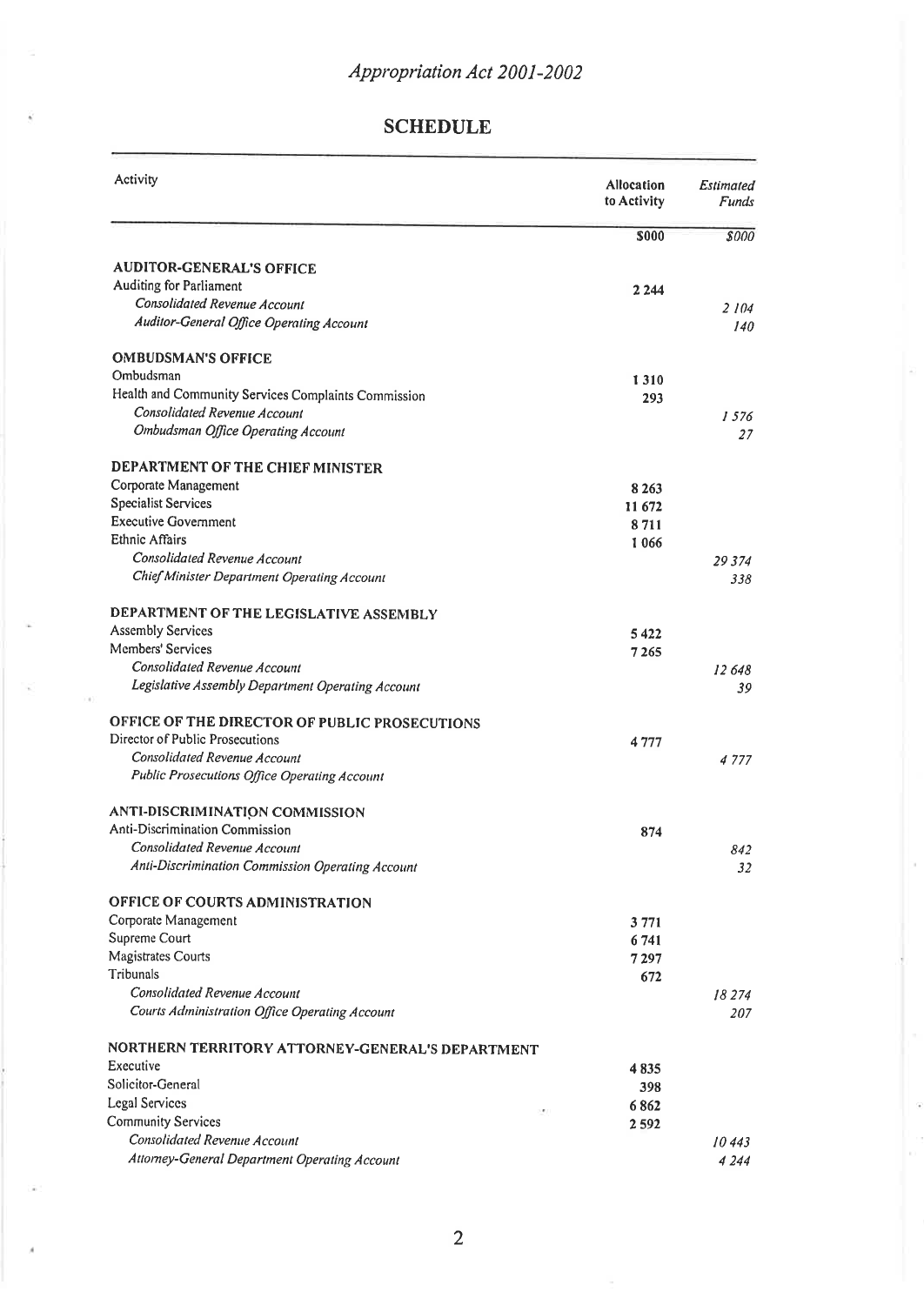| Activity                                                  | Allocation<br>to Activity | Estimated<br>Funds |
|-----------------------------------------------------------|---------------------------|--------------------|
|                                                           | <b>S000</b>               | \$000              |
| NORTHERN TERRITORY RAILWAY                                |                           |                    |
| Development of the Railway                                | 15 279                    |                    |
| Consolidated Revenue Account                              |                           | 15 279             |
| NT Railway Operating Account                              |                           |                    |
| <b>NORTHERN TERRITORY TREASURY</b>                        |                           |                    |
| Corporate Management                                      | 166589                    |                    |
| Budgets, Finance and Economic Services                    | 8702                      |                    |
| Territory Revenue Management                              | 21894                     |                    |
| Community Service Obligations                             | 54 107                    |                    |
| Utilities Commission                                      | 530                       |                    |
| Consolidated Revenue Account                              |                           | 250 699            |
| Treasury Department Operating Account                     |                           | 1 123              |
| NORTHERN TERRITORY TREASURY CORPORATION                   |                           |                    |
| Administration                                            | 4216                      |                    |
| External Debt Management<br>Internal Funds Management     | 196 045                   |                    |
| Consolidated Revenue Account                              | 60 000                    |                    |
| Treasury Corporation Operating Account                    |                           | 260 261            |
| <b>TREASURER'S ADVANCE</b>                                |                           |                    |
| Treasurer's Advance                                       |                           |                    |
| Consolidated Revenue Account                              | 24 000                    |                    |
| Treasurer's Advance Operating Account                     |                           | <i>24 000</i>      |
| NORTHERN TERRITORY TOURIST COMMISSION                     |                           |                    |
| Corporate Communications                                  | 5286                      |                    |
| Marketing                                                 | 19 053                    |                    |
| Regional Tourism Associations                             | 2000                      |                    |
| Consolidated Revenue Account                              |                           | 25 194             |
| Tourist Commission Operating Account                      |                           | 1 145              |
| <b>TERRITORY DISCOVERIES</b>                              |                           |                    |
| Territory Discoveries                                     | 2 6 6 1                   |                    |
| Territory Discoveries Business Division Operating Account |                           | 2 661              |
| NORTHERN TERRITORY POLICE, FIRE AND EMERGENCY SERVICES    |                           |                    |
| <b>Police Operations</b>                                  | 58 004                    |                    |
| Crime Operations                                          | 20 297                    |                    |
| <b>Emergency Management</b>                               | 14 294                    |                    |
| Operational Support Services                              | 29830                     |                    |
| Tri-Service Support                                       | 7254                      |                    |
| Consolidated Revenue Account                              |                           | 119684             |
| Police Department Operating Account                       |                           | 9995               |
| PARKS AND WILDLIFE COMMISSION OF THE NORTHERN TERRITORY   |                           |                    |
| Corporate Management                                      | 3 2 0 2                   |                    |
| Community Service Obligation                              | 8508                      |                    |
| Park Management                                           | 16 14 1                   |                    |
| Scientific Services                                       | 8992                      |                    |
| <b>Bushfires Council</b>                                  | 3426                      |                    |
| Consolidated Revenue Account                              |                           | 38 012             |
| Parks and Wildlife Commission Operating Account           |                           | 2 2 5 7            |

## Appropriation Act 2001-2002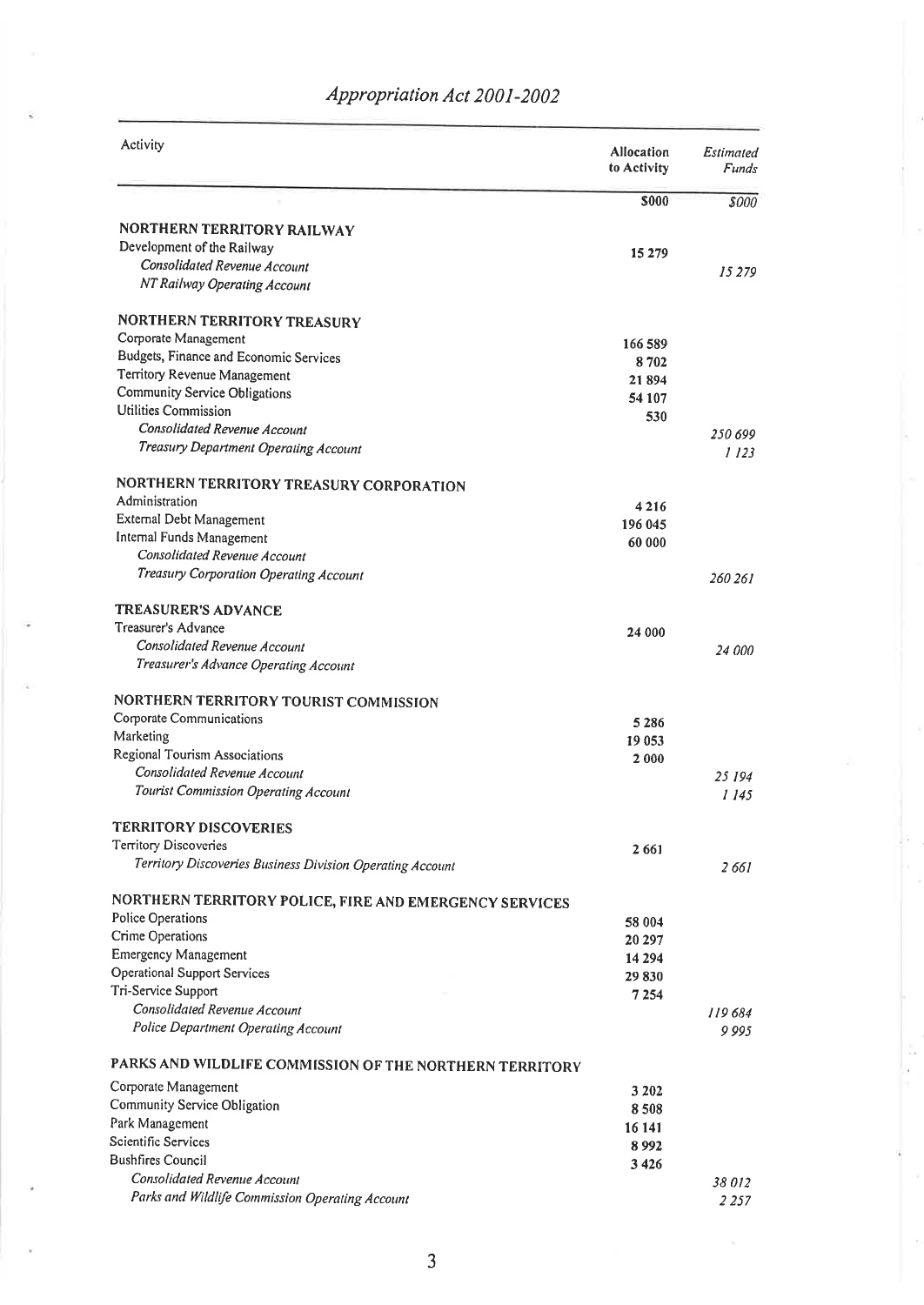| Activity                                                                                | Allocation<br>to Activity | Estimated<br><b>Funds</b> |
|-----------------------------------------------------------------------------------------|---------------------------|---------------------------|
|                                                                                         | <b>S000</b>               | <b>S000</b>               |
| TERRITORY WILDLIFE PARKS                                                                |                           |                           |
| Territory Wildlife Parks                                                                | 11 024                    |                           |
| TWP Business Division Operating Account                                                 |                           | 11024                     |
| OFFICE OF THE COMMISSIONER FOR PUBLIC EMPLOYMENT                                        |                           |                           |
| Corporate Management                                                                    | 2 2 5 0                   |                           |
| <b>Employee Relations</b>                                                               | 2329                      |                           |
| Employee Development                                                                    | 4236                      |                           |
| Property Management                                                                     | 35 309                    |                           |
| Consolidated Revenue Account                                                            |                           | 35836                     |
| Public Employment Commission Operating Account                                          |                           | 8 2 8 8                   |
| DEPARTMENT OF INDUSTRIES AND BUSINESS                                                   |                           |                           |
| Business, Industry and Regional Development                                             | 7 682                     |                           |
| <b>Industry Standards</b>                                                               | 15 551                    |                           |
| <b>Financial Assistance</b>                                                             | 17353                     |                           |
| <b>Consolidated Revenue Account</b>                                                     |                           | 27 979                    |
| Industries and Business Department Operating Account                                    |                           | 12 607                    |
| ABORIGINAL AREAS PROTECTION AUTHORITY                                                   |                           |                           |
| Protection of Sacred Sites                                                              | 2434                      |                           |
| Consolidated Revenue Account<br>Aboriginal Areas Protection Authority Operating Account |                           | 2 1 5 8<br>276            |
|                                                                                         |                           |                           |
| DEPARTMENT OF LANDS, PLANNING AND ENVIRONMENT                                           |                           |                           |
| Corporate Support<br>Land                                                               | 4 0 6 7                   |                           |
| Land Information                                                                        | 11816                     |                           |
| Natural Resources and Environment                                                       | 11507                     |                           |
| Consolidated Revenue Account                                                            | 21 350                    | 42840                     |
| Lands Department Operating Account                                                      |                           | 5900                      |
| TRADE DEVELOPMENT ZONE AUTHORITY                                                        |                           |                           |
| Corporate Management                                                                    | 949                       |                           |
| <b>Investor Assistance</b>                                                              | 50                        |                           |
| Zone Assets                                                                             | 309                       |                           |
| Consolidated Revenue Account                                                            |                           | 1142                      |
| TDZ Authority Operating Account                                                         |                           | 166                       |
| DEPARTMENT OF ASIAN RELATIONS AND TRADE                                                 |                           |                           |
| Asian Relations and Trade                                                               | 5420                      |                           |
| Consolidated Revenue Account                                                            |                           | 5410                      |
| Asian Relations and Trade Operating Account                                             |                           | 10                        |
| DEPARTMENT OF MINES AND ENERGY                                                          |                           |                           |
| Corporate Management                                                                    | 4 2 1 4                   |                           |
| Office of Resource Development                                                          | 3 1 8 7                   |                           |
| <b>Industry Services</b>                                                                | 14 675                    |                           |
| Consolidated Revenue Account                                                            |                           | 21762                     |
| Mines and Energy Department Operating Account                                           |                           | 314                       |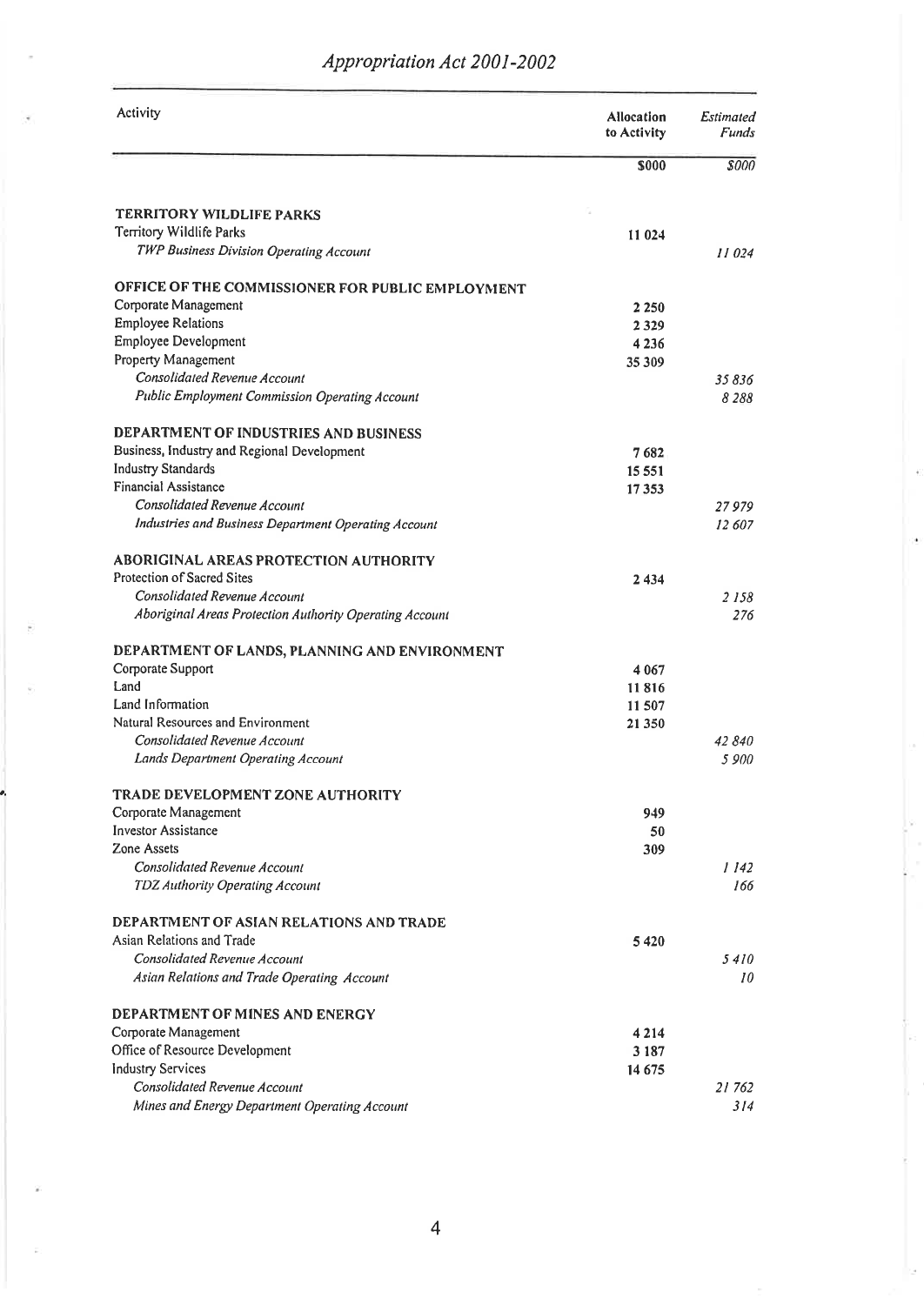| Activity                                                                         | <b>Allocation</b><br>to Activity | Estimated<br>Funds |
|----------------------------------------------------------------------------------|----------------------------------|--------------------|
|                                                                                  | <b>S000</b>                      | <b>SOOO</b>        |
| NORTHERN TERRITORY CORRECTIONAL SERVICES                                         |                                  |                    |
| Corporate Management                                                             | 3550                             |                    |
| Custodial Operations                                                             | 37 086                           |                    |
| <b>Community Corrections</b>                                                     | 4397                             |                    |
| Consolidated Revenue Account                                                     |                                  | 43878              |
| Correctional Services Operating Account                                          |                                  | 1155               |
| DEPARTMENT OF PRIMARY INDUSTRY AND FISHERIES                                     |                                  |                    |
| Corporate Management                                                             | 5 1 4 3                          |                    |
| Horticulture<br>Pastoral                                                         | 3900                             |                    |
| Fisheries                                                                        | 13 277                           |                    |
| <b>Industry Services</b>                                                         | 5 0 0 9                          |                    |
| Consolidated Revenue Account                                                     | 11 686                           |                    |
| Primary Industry Department Operating Account                                    |                                  | 31 207<br>7808     |
|                                                                                  |                                  |                    |
| DEPARTMENT OF TRANSPORT AND WORKS                                                |                                  |                    |
| Corporate Support                                                                | 19505                            |                    |
| Infrastructure Development and Services                                          | 141 990                          |                    |
| Transport Policy and Regulation                                                  | 12 24 3                          |                    |
| Territory Public Transport Services                                              | 17628                            |                    |
| Roads Development                                                                | 78 728                           |                    |
| Consolidated Revenue Account<br>Transport and Works Department Operating Account |                                  | 229 370<br>40724   |
| <b>NT FLEET</b>                                                                  |                                  |                    |
| NT Fleet                                                                         | 44 410                           |                    |
| NT Fleet Business Division Operating Account                                     |                                  | 44410              |
| <b>DARWIN BUS SERVICE</b>                                                        |                                  |                    |
| Darwin Bus Service                                                               | 6576                             |                    |
| Darwin Bus Business Division Operating Account                                   |                                  | 6576               |
| <b>CONSTRUCTION DIVISION</b>                                                     |                                  |                    |
| Construction Division                                                            | 33 242                           |                    |
| Construction Business Division Operating Account                                 |                                  | 33 242             |
| DARWIN PORT CORPORATION                                                          |                                  |                    |
| Darwin Port Corporation                                                          | 18765                            |                    |
| Darwin Port Business Division Operating Account                                  |                                  | 18765              |
| <b>TERRITORY HEALTH SERVICES</b>                                                 |                                  |                    |
| Organisational Support                                                           | 18 5 8 8                         |                    |
| Acute Care                                                                       | 121 479                          |                    |
| Other Acute Care                                                                 | 91 022                           |                    |
| Public Health                                                                    | 43 993                           |                    |
| <b>Community Services</b>                                                        | 77 765                           |                    |
| Primary Health Care<br>Consolidated Revenue Account                              | 94 034                           |                    |
| Health Department Operating Account                                              |                                  | 330 208            |
|                                                                                  |                                  | 116 673            |

### Appropriation Act 2001-2002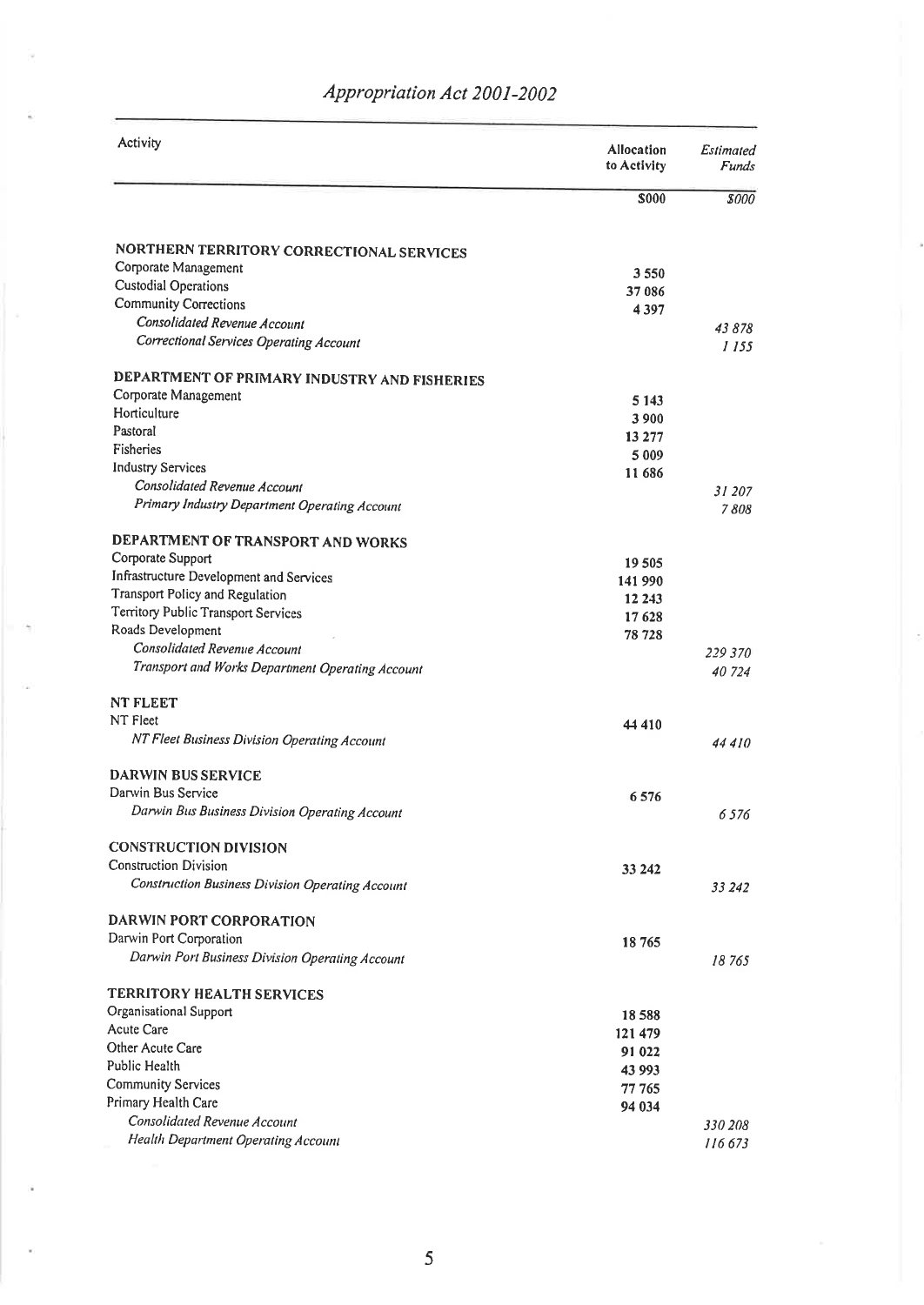| Activity                                                        | <b>Allocation</b><br>to Activity | Estimated<br><b>Funds</b> |
|-----------------------------------------------------------------|----------------------------------|---------------------------|
|                                                                 | <b>S000</b>                      | \$000                     |
| POWER AND WATER AUTHORITY                                       |                                  |                           |
| Power and Water Authority                                       | 364825                           |                           |
| PAWA Business Division Operating Account                        |                                  | 364 825                   |
| DEPARTMENT OF EDUCATION                                         |                                  |                           |
| Corporate Management                                            | 19 052                           |                           |
| Urban Pre and Primary Schools                                   | 89510                            |                           |
| Remote Schools                                                  | 55 171                           |                           |
| Secondary Schools                                               | 58 617                           |                           |
| Open Learning                                                   | 14 006                           |                           |
| Non-Government Education                                        | 57 243                           |                           |
| Student and School Support Services                             | 61 170                           |                           |
| Consolidated Revenue Account                                    |                                  | 281 529                   |
| <b>Education Department Operating Account</b>                   |                                  | 73 240                    |
| <b>CENTRALIAN COLLEGE</b>                                       |                                  |                           |
| Corporate Services                                              | 2866                             |                           |
| Vocational Education and Training                               | 4722                             |                           |
| Secondary Education                                             | 2488                             |                           |
| Enterprise Programs                                             | 1449                             |                           |
| Centralian College Operating Account                            |                                  | 11 525                    |
| NORTHERN TERRITORY EMPLOYMENT AND TRAINING AUTHORITY            |                                  |                           |
| Vocational Education and Training                               | 5343                             |                           |
| Service Providers                                               | 57 087                           |                           |
| Consolidated Revenue Account                                    |                                  | 48 778                    |
| NTET Authority Operating Account                                |                                  | 13652                     |
| DEPARTMENT OF SPORT AND RECREATION                              |                                  |                           |
| Sport and Recreation                                            | 12806                            |                           |
| Consolidated Revenue Account                                    |                                  | 4870                      |
| Sport and Recreation Department Operating Account               |                                  | 7936                      |
| DEPARTMENT OF CORPORATE AND INFORMATION SERVICES:               |                                  |                           |
| <b>GENERAL SERVICES</b><br><b>Executive and Secretariat</b>     | 3 1 0 9                          |                           |
| Human Resource Services                                         | 21 281                           |                           |
| <b>Financial Services</b>                                       | 22 163                           |                           |
| <b>Information Services</b>                                     | 20 577                           |                           |
| Consolidated Revenue Account                                    |                                  | 58 661                    |
| Corporate and Information Services Department Operating Account |                                  | 8469                      |
| DEPARTMENT OF CORPORATE AND INFORMATION SERVICES:               |                                  |                           |
| <b>SUPERANNUATION OFFICE</b>                                    |                                  |                           |
| Administration                                                  | 1824                             |                           |
| Conditions of Service Provisions                                | 79 308                           |                           |
| Consolidated Revenue Account                                    |                                  | 81 357                    |
| Superannuation Office Operating Account                         |                                  | $-225$                    |
| INFORMATION TECHNOLOGY MANAGEMENT SERVICES                      |                                  |                           |
| Information Technology Management Services                      | 35 619                           |                           |
| <b>ITMS Business Division Operating Account</b>                 |                                  | 35619                     |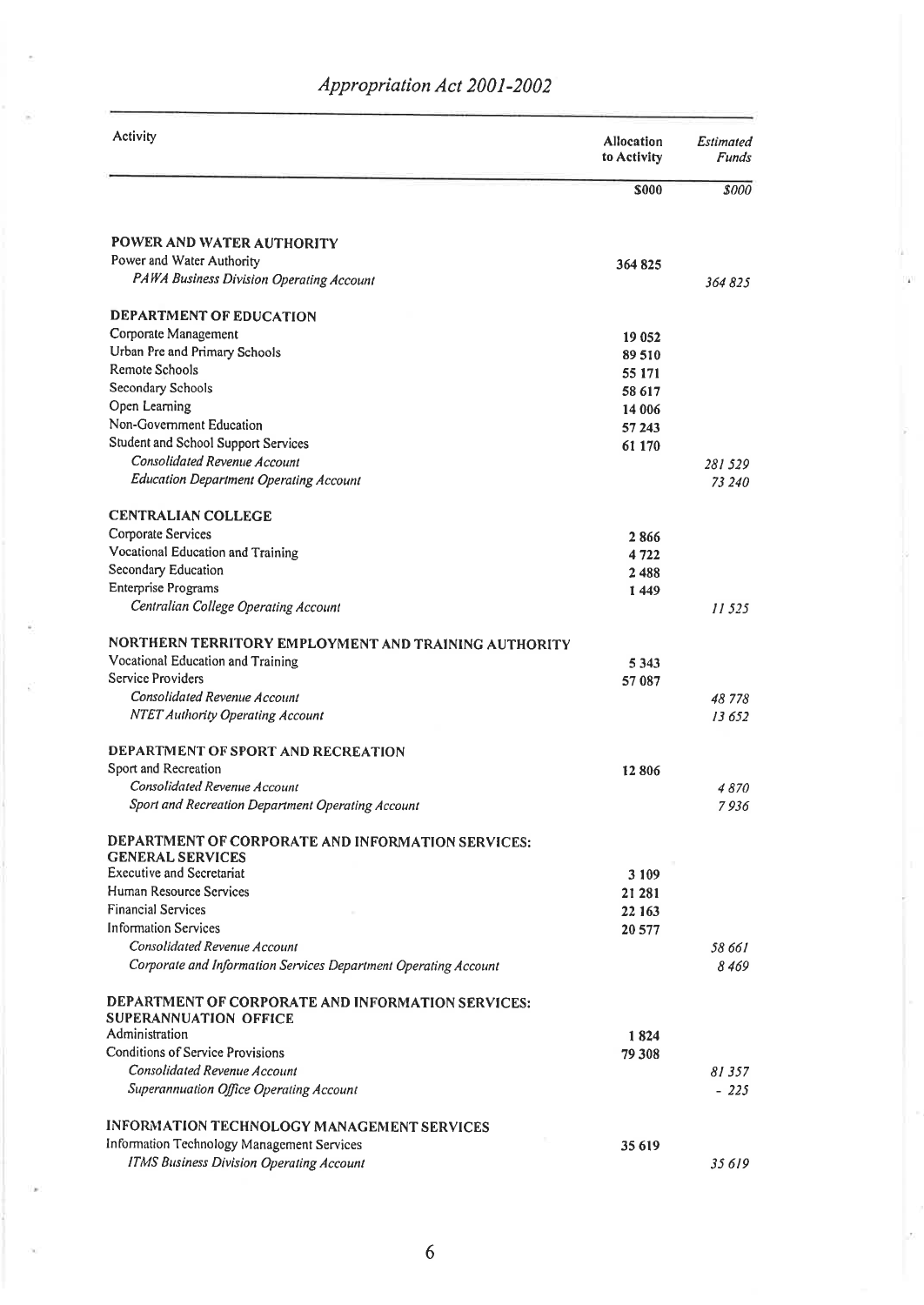| Activity                                                  | Allocation<br>to Activity | Estimated<br>Funds |
|-----------------------------------------------------------|---------------------------|--------------------|
|                                                           | <b>S000</b>               | 8000               |
| <b>GOVERNMENT PRINTING OFFICE</b>                         |                           |                    |
| Government Printing Office                                | 6729                      |                    |
| Government Printer Business Division Operating Account    |                           | 6 729              |
| OFFICE OF COMMUNICATIONS, SCIENCE AND ADVANCED TECHNOLOGY |                           |                    |
| Office of Communications, Science and Advanced Technology | 5633                      |                    |
| Consolidated Revenue Account                              |                           | 1772               |
| <b>OCSAT Operating Account</b>                            |                           | 3861               |
| DEPARTMENT OF ARTS AND MUSEUMS                            |                           |                    |
| Organisational Support                                    | 1686                      |                    |
| Museums and Art Galleries of the Northern Territory       | 6 1 3 4                   |                    |
| Arts NT                                                   | 3 3 0 6                   |                    |
| Alice Springs Cultural Precinct                           | 2 0 6 0                   |                    |
| Consolidated Revenue Account                              |                           | 12082              |
| Arts and Museums Operating Account                        |                           | 1 104              |
| <b>STREHLOW RESEARCH CENTRE</b>                           |                           |                    |
| Strehlow                                                  | 366                       |                    |
| Consolidated Revenue Account                              |                           | 366                |
| Strehlow Research Centre Operating Account                |                           |                    |
| OFFICE OF ABORIGINAL DEVELOPMENT                          |                           |                    |
| Aboriginal Development                                    | 3 2 3 5                   |                    |
| Consolidated Revenue Account                              |                           | 1851               |
| Aboriginal Development Office Operating Account           |                           | 1384               |
| DEPARTMENT OF LOCAL GOVERNMENT                            |                           |                    |
| Local Government Funding                                  | 42 172                    |                    |
| Development Support and Monitoring                        | 7043                      |                    |
| Consolidated Revenue Account                              |                           | 30045              |
| Local Government Department Operating Account             |                           | 19 170             |
| <b>TERRITORY HOUSING</b>                                  |                           |                    |
| <b>Housing Services</b>                                   | 18 945                    |                    |
| Community Service Obligations                             | 17 026                    |                    |
| Indigenous Housing                                        | 25922                     |                    |
| Consolidated Revenue Account                              |                           | 20452              |
| Housing Department Operating Account                      |                           | 41441              |
| TERRITORY HOUSING: BUSINESS SERVICES                      |                           |                    |
| Territory Housing Business Services                       | 139 345                   |                    |
| THBS Division Operating Account                           |                           |                    |
|                                                           |                           | 139 345            |
| TOTAL ALLOCATIONS TO ACTIVITIES                           | 3 184 941                 |                    |
| Consolidated Revenue Account                              |                           | 1 866 459          |
| <b>Agency Operating Accounts</b>                          |                           | 655 286            |
| Government Business Division Operating Accounts           |                           | 663 196            |
|                                                           |                           |                    |

# Appropriation Act 2001-2002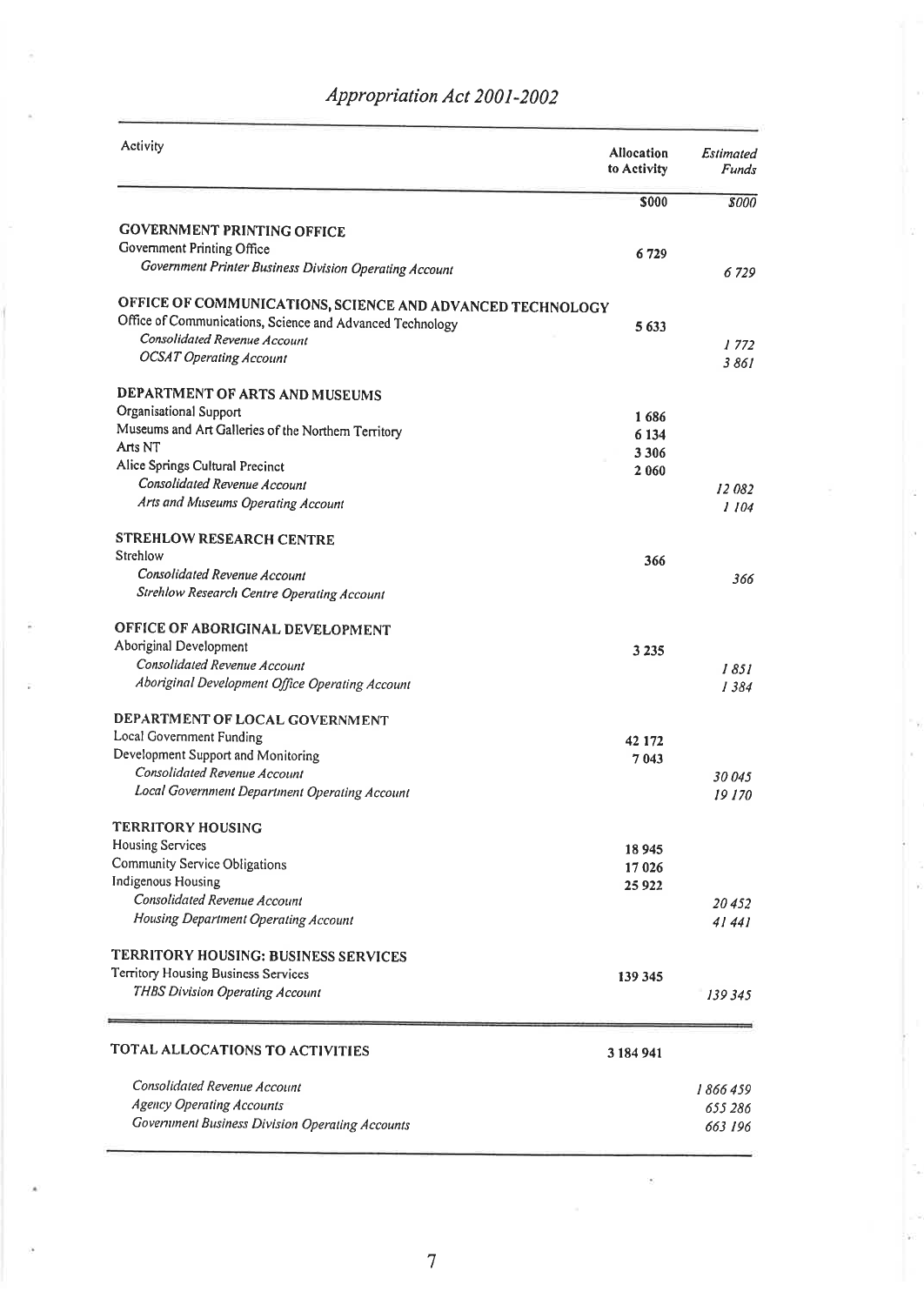## **SUMMARY OF SCHEDULE**

|                                                                          | Allocations      |
|--------------------------------------------------------------------------|------------------|
|                                                                          | S000             |
| <b>CHIEF MINISTER</b>                                                    |                  |
| Auditor-General's Office                                                 |                  |
| Ombudsman's Office                                                       | 2 2 4 4<br>1603  |
| Department of the Chief Minister                                         | 29712            |
| Department of the Legislative Assembly                                   | 12687            |
|                                                                          |                  |
| <b>ATTORNEY-GENERAL</b><br>Office of the Director of Public Prosecutions |                  |
| Anti-Discrimination Commission                                           | 4777             |
| Office of Courts Administration                                          | 874              |
| Northern Territory Attorney-General's Department                         | 18481<br>14 687  |
|                                                                          |                  |
| MINISTER FOR THE AUSTRALASIA RAILWAY                                     |                  |
| Northern Territory Railway                                               | 15 279           |
| <b>TREASURER</b>                                                         |                  |
| Northern Territory Treasury                                              | 251822           |
| Northern Territory Treasury Corporation                                  | 260 261          |
| Treasurer's Advance                                                      | 24 000           |
| <b>MINISTER FOR TOURISM</b>                                              |                  |
| Northern Territory Tourist Commission                                    |                  |
| <b>Territory Discoveries</b>                                             | 26339<br>2 6 6 1 |
|                                                                          |                  |
| MINISTER FOR POLICE, FIRE AND EMERGENCY SERVICES                         |                  |
| Northern Territory Police, Fire and Emergency Services                   | 129 679          |
| MINISTER FOR PARKS AND WILDLIFE                                          |                  |
| Parks and Wildlife Commission of the Northern Territory                  | 40 269           |
| Territory Wildlife Parks                                                 | 11 024           |
|                                                                          |                  |
| MINISTER FOR PUBLIC EMPLOYMENT AND INDUSTRIAL RELATIONS                  |                  |
| Office of the Commissioner for Public Employment                         | 44 124           |
| MINISTER FOR INDUSTRIES AND BUSINESS                                     |                  |
| Department of Industries and Business                                    | 40 5 86          |
|                                                                          |                  |
| MINISTER FOR LANDS, PLANNING AND ENVIRONMENT                             |                  |
| Aboriginal Areas Protection Authority                                    | 2434             |
| Department of Lands, Planning and Environment                            | 48 740           |
| MINISTER FOR ASIAN RELATIONS AND TRADE                                   |                  |
| Trade Development Zone Authority                                         | 1 3 0 8          |
| Department of Asian Relations and Trade                                  | 5420             |
|                                                                          |                  |
| MINISTER FOR RESOURCE DEVELOPMENT                                        |                  |
| Department of Mines and Energy                                           | 22 076           |
| MINISTER FOR CORRECTIONAL SERVICES                                       |                  |
| Northern Territory Correctional Services                                 | 45 033           |
|                                                                          |                  |
| MINISTER FOR PRIMARY INDUSTRY AND FISHERIES                              |                  |
| Department of Primary Industry and Fisheries                             | 39015            |